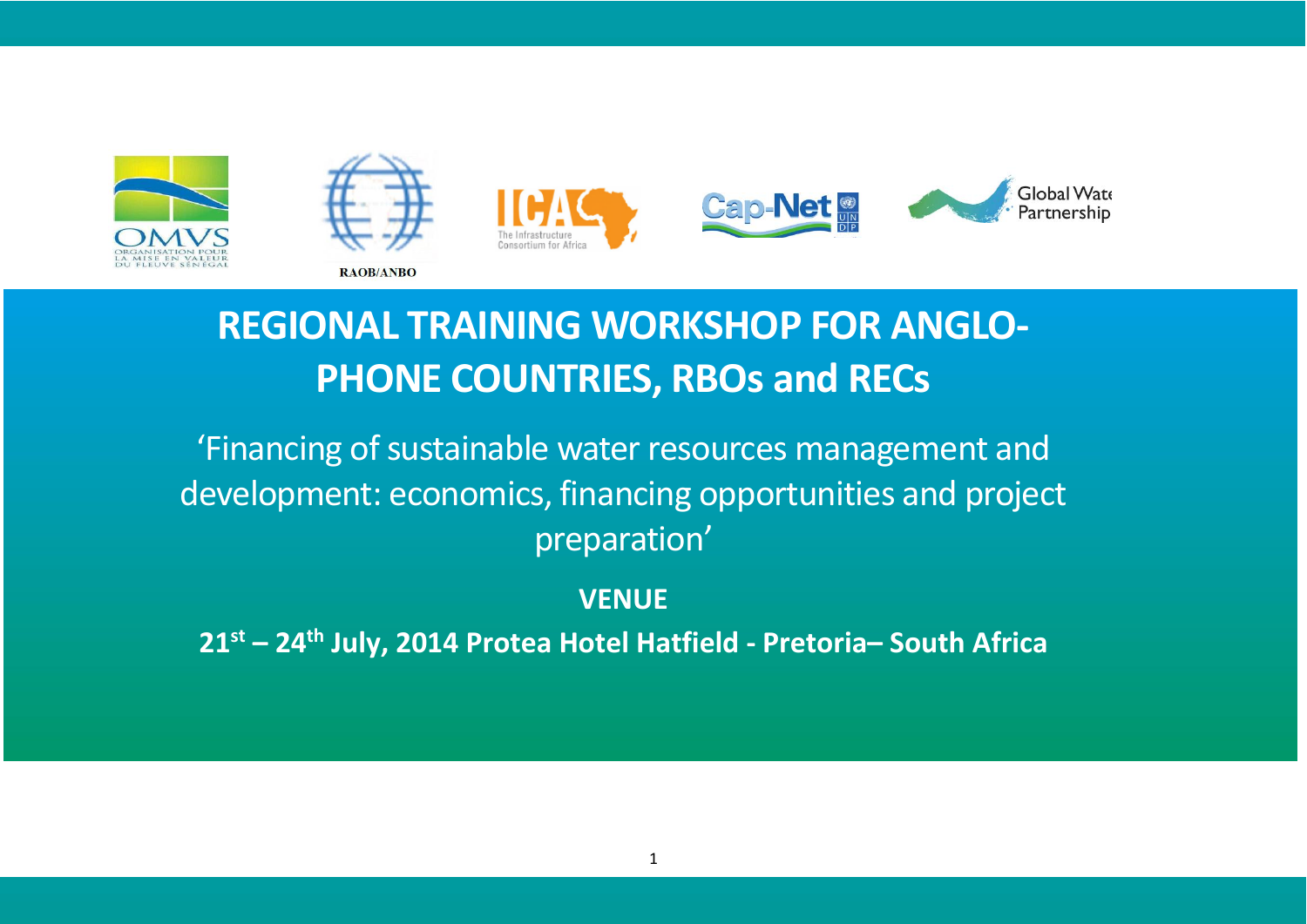#### **1. Introduction**

The African Network of Basin Organization (ANBO) and the Global Water Partnership (GWP) will organize, with their partners, a training workshop on "*Financing of sustainable water resources management and development: economics, financing opportunities and project preparation"* for Anglophone participants in Pretoria – South Africa from  $21^{st}$  to  $24^{th}$  of July, 2014.

The purpose is to improve the capacity of managers working in the water to increase their knowledge and skills, to attract investors and financial development partners for both water governance (such as information gathering, investment planning, environmental monitoring, desiltation of rivers, etc.) and infrastructure development (water supply, irrigation and energy services). Several topics will be addressed, namely the economics in sustainable water management, application of economic instruments for water management and development, water finance and application of financing mechanisms and instruments, financing of Transboundary water resources management and development projects (TWRMP), preparation and packaging of TWRMP projects and existing and future financing opportunities.

#### **2. Background**

The importance of transboundary water management in Africa can hardly be exaggerated. International river basins cover more than 60% of Africa and virtually all its major rivers cross several national borders. Transboundary cooperation is unavoidable in the pursuit of water security.

Despite this, many Lakes and River Basins Organization (-/RBOs) have been weakened over time by dwindling political commitment, management and technical difficulties, and declining donor support. New financial sources and renewed political commitment are badly needed. In a nutshell: "The financial situation of most African Basin Organizations is characterized by irregularity, insufficiency and dependency".

L/RBOs provide various kinds of service to their Member States, as well as to the wider international community. Some of these are regional public goods (such as information gathering, investment planning, environmental monitoring, desiltation of rivers, etc) others are private goods such as the sale of bulk water to farmers and cities, and the sale of electricity from jointly owned hydropower projects.

Private and public goods need different financing models. Insofar as transboundary water management (TWM) is a public good (whether national, regional or global) it requires access to finance from a wide array of sources, which in theory can be from bilateral, multilateral, commercial and philanthropic sources, plus dedicated taxes and charges on international transactions. In contrast, the supply of private goods can be financed by the usual forms of project finance (principally, private or state equity, commercial bank loans, longer term loans from the IFIs , and bond issues).

The above described situation about the status of financing L/RBOs needs attention and some actions to increase needed knowledge and skills for the water managers who deal with resources mobilization. One of the challenges of financing water resources projects is lack of innovative and strategic packaging of investments to attract the investors and financial development partners. It is against this background that the training on financing of sustainable water resources management and development: economics, financing opportunities and project preparation is proposed. This training is the first of a series of trainings that will continue for the next two years and beyond organized by the partners listed in this concept note.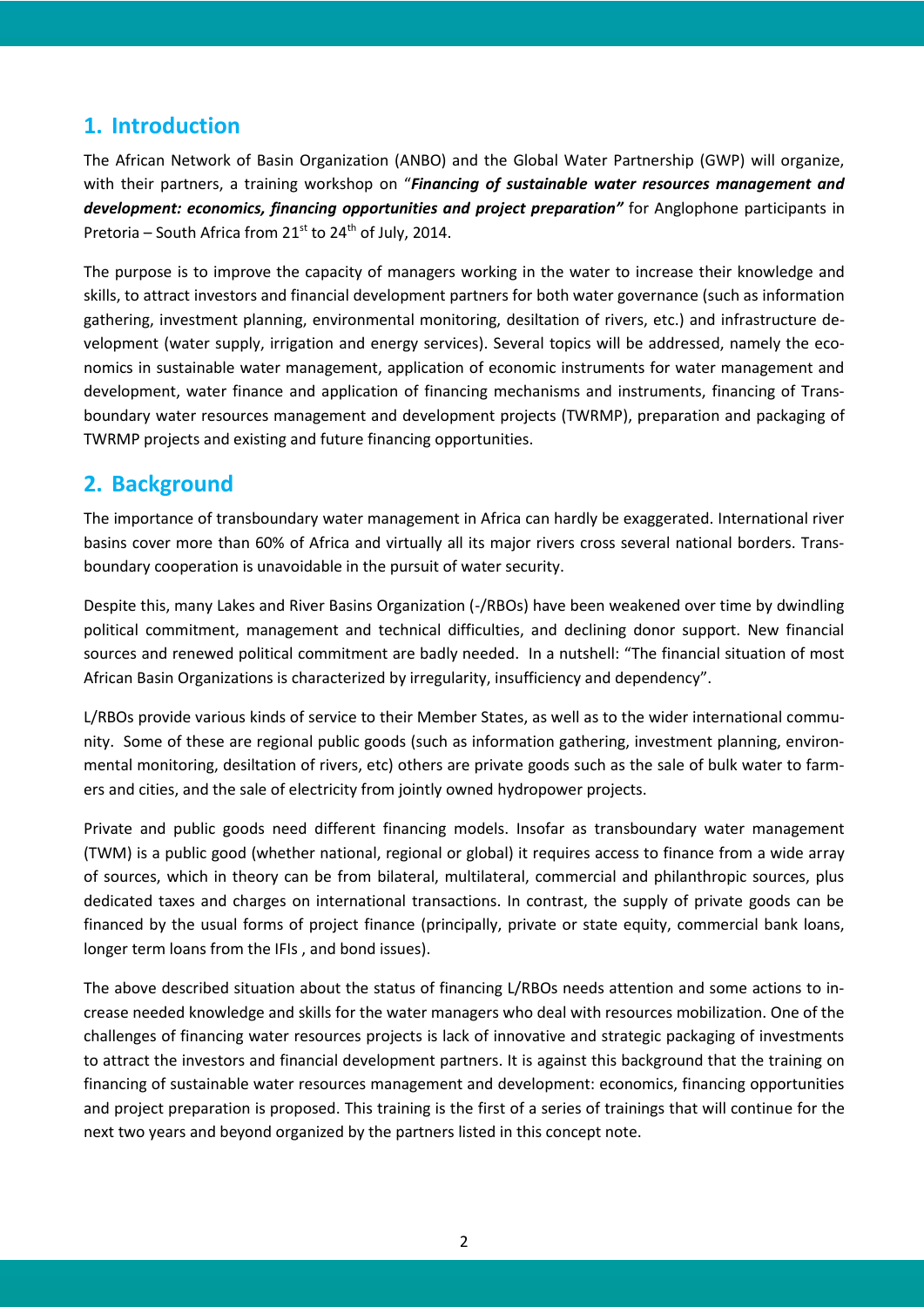## **3. Partners organization**

- African Ministers' Council on Water (AMCOW)
- African Network of Basin Organization (ANBO) SITWA Project
- African Development Bank (AfDB)
- Infrastructure Consortium for Africa (ICA)
- GWP
- EUWI Africa Working Group (EUWI AWG)
- UNDP-Cap-Net
- SIWI

Over the past decade, finance has been gaining increasing importance and recognition in water management circles. Part of that development can be attributed to the efforts of the EUWI Finance Working Group and GWP to generate knowledge on the linkages between finance and good water governance. As an example of the current priority put to financing in Africa, one of the seven themes of AMCOW's current work plan (2010- 2012) is dedicated to the issue of financing, expressing specific priorities on financial management/tariff setting and the development of "bankable" projects in relation to capacity building and training.

**ANBO-GWPO**: An ongoing study carried out by ANBO-GWPO-SITWA project on resources mobilization highlighted that the importance of transboundary water management in Africa can hardly be exaggerated. International river basins cover more than 60% of Africa and virtually all its rivers cross several national borders. Transboundary cooperation is unavoidable in the pursuit of water security. Despite this, many Lakes and River Basin Organizations (L/RBOs) have been weakened over time by dwindling political commitment, management and technical difficulties, and declining donor support. New financial sources and renewed political commitment are badly needed. Therefore, a on financing of sustainable water resources management and development projects, financing opportunities and project preparation training in financing of sustainable water resources management and development projects, financing opportunities and project preparation is in line with ANBO-GWPO-SITWA Project implementation phase which begins in November 2013. Activities planned for SITWA implementation phase are aimed at enabling ANBO play its role as a Technical Arm of AMCOW in charge of Transboundary Water Resources Management in Africa and Financial Resources Mobilization is one of the main priorities among those activities.

The **EUWI Africa Working** Group (AWG) is already contributing to AMCOW's work in the area of financing through collecting and providing information to enhance aid effectiveness in the areas of water and sanitation and transboundary water management. The EUWI AWG is now also exploring how to build upon the momentum created by the EUWI Finance Working Group, which ceased its operation in 2012. In this regard, EUWI AWG is aiming to establish a strong partnership with African institutions with a track record in financing to support the priorities of AMCOW and, in first instance, implement targeted trainings in Africa, building upon a training in economics in sustainable water management and strategic financial planning that was developed by Cap-Net, EUWI FWG and GWP in 2008, but complemented by emerging issues of priority (such as the financing of water resources management) and the expressed needs of beneficiaries in the areas of project preparation and accessing of external funding. Training on Strategic Financial Planning will also be examined linked to the work of ICA and AfDB on developing more bankable projects.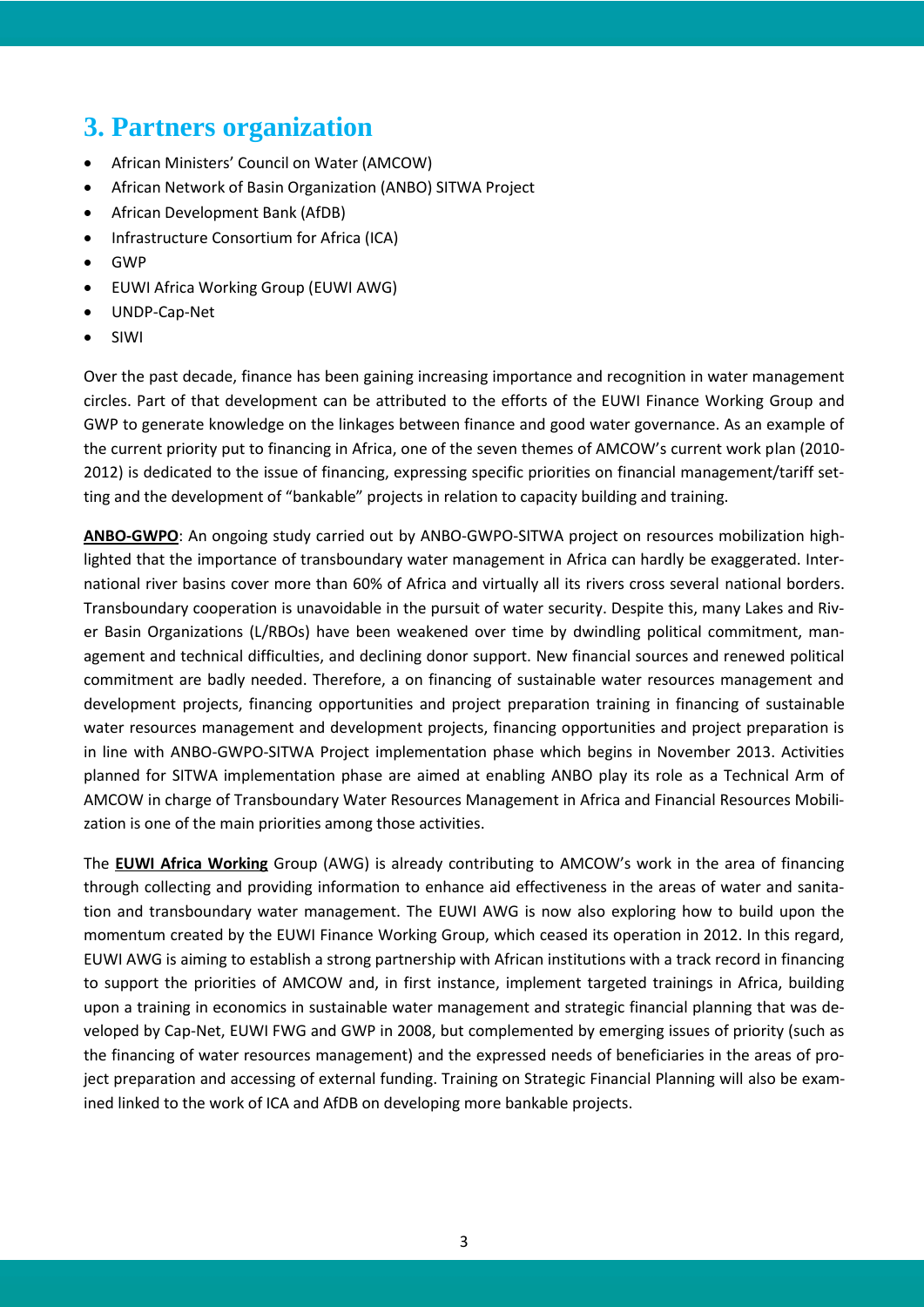**AfDB:** As part of the AMCOW Work Programme presented at the 6th World Water Forum in March 2012, AfDB is the lead agency for Target 5: "Develop and implement in all countries innovative financial mechanisms including taxes, tariffs and transfers to meet the MDGs financial requirements by 2015." In this respect, this training is a means for the Bank to reach out and support Regional Member Countries (RMCs) in incorporating appropriate financing mechanisms in strategic sector and national plans. The training will also be beneficial for AfDB operations, as more knowledgeable officials in governments will facilitate the Bank's current efforts to apply more appropriate financing mechanisms on projects it funds.

**ICA**: The role of the Infrastructure Consortium for Africa (ICA)'s Water Platform is to Scale-up finance for sustainable water infrastructure in Africa from public, private and public-private sources in identifying and **promoting** bankable water-related project. Using its convening power the ICA acts as a catalyst to facilitate dialogue on financing between African stakeholders, development partners and the private sector to promote best practices and remove bottlenecks.

According to a recent research of the ICA the lack of well-packaged and bankable projects and the scarcity of available funding are amongst the main bottlenecks for infrastructure development. In that respect, sound project preparation, well managed processes throughout the project's life cycle combined with timely matching of funding are crucial. The ICA has therefore conducted a mapping and evaluation of existing project preparation funds available for each phase of the life cycle infrastructure project. This work forms part of the G20 Infrastructure Action Plan and responds directly to the G20 High Level Panel on Infrastructure. In supporting this series of training the ICA could provide insights and information collected in the current ongoing work on project preparation to facilitate the support of preparation of bankable programs and projects throughout the project life cycle.

## **4. Objectives**

The objective of the training is to equip professionals working in water resources management at national and transboundary levels with updated knowledge and information on financing water resources management and development. Specifically, the trainings will equip the participants with practical knowledge in:

- Economics in sustainable water management, where participants will be introduced to application of economic instruments for water management and development; water finance and application of financing mechanisms and instruments;
- Financing of Transboundary water resources management and development (TWRMP): preparation and packaging of TWRMP projects and existing and future financing opportunities.
- Project preparation and the importance of economic and financial instruments in packaging projects and making them more viable

## **5. Expected Outcomes**

- Practitioners equipped with enhanced skills in the various ways of financing sustainable water management, both in terms of the use of economic instruments and through accessing external funding based on:
	- Existing modules in the economics in sustainable water management and EUWI FWG 2012 study on "Pricing water resources to finance their sustainable management" and OECD 2012 study on "a framework for financing water resources management;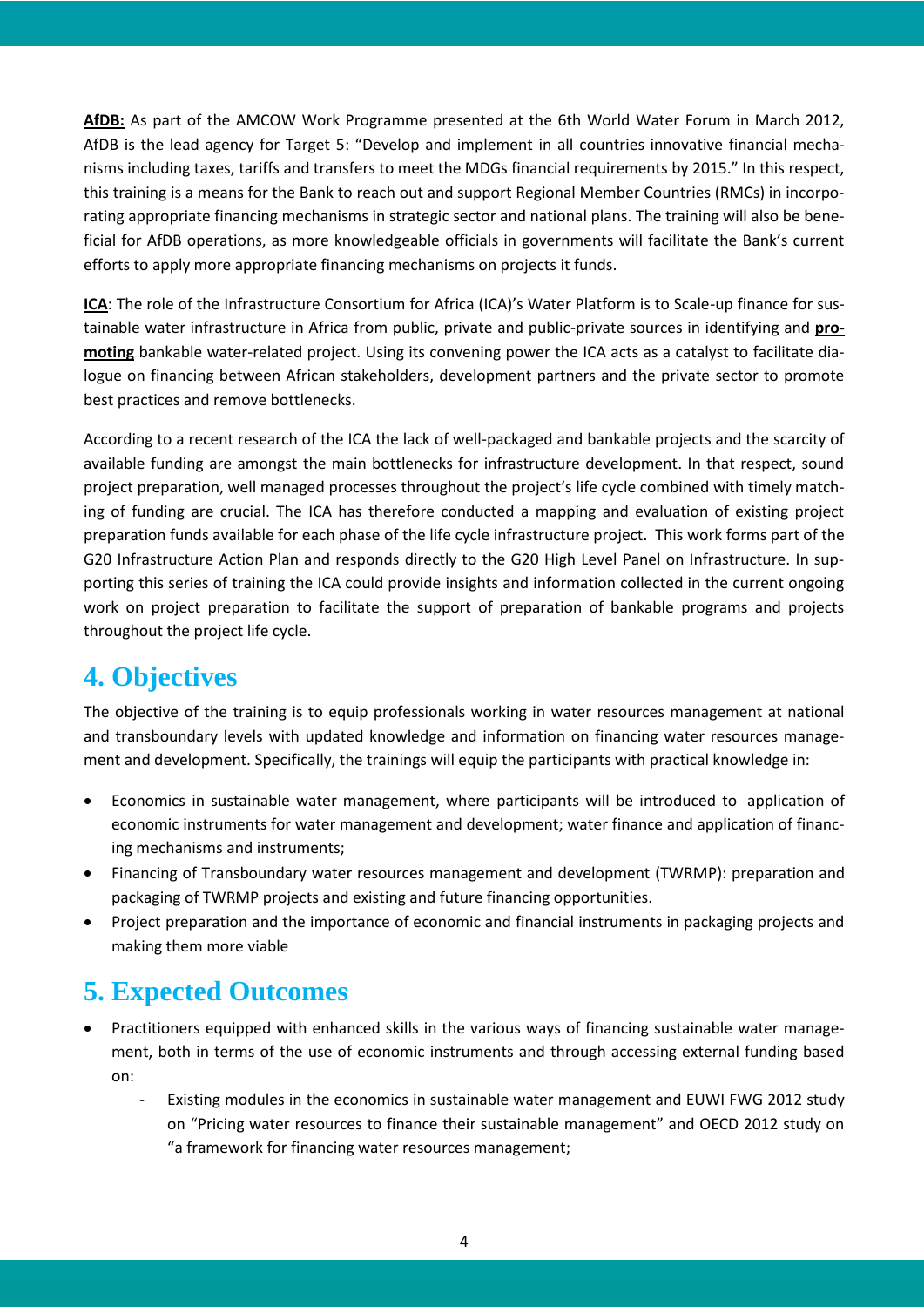- Material produced by ICA knowledge pieces on financing sources project preparation funds, with possible input from GWP WACDEP in relation to climate financing. The ICA will provide relevant studies, reports and existing presentations to the trainers/facilitators to facilitate their task so produce training material;
- Areas of support clearly defined to ensure financing water resources management and development:
	- Participants define areas where support is needed for key institutions to take forward

#### **6. Participants and methodology**

The Training Workshops will be attended by approx. 30 participants from professionals working with the financing of water management at national and/or transboundary level. This includes personnel within the ministries responsible for water planning and development; those responsible for finances such as ministries of finance and economic planning; professionals from Regional Economic Commissions (RECS) as well as relevant water divisions in regional institutions responsible for the preparation of programs and resource mobilization. Particular attention will be given to the professionals from Transboundary River Basin Organizations (RBOs) in Africa.

The participants of these training workshops are the followings:

- mid-to senior level government officials from RBOs riparian member states involved in water resources financing;
- representatives from AMCOW;
- representatives from Regional Economic Communities (REC);
- representatives from Lake/ River Basin Organizations (L/ RBOs);
- representatives from ANBO/SITWA
- representatives from GWP-WACDEP

The workshops will be interactive and include thematic lectures, presentations, breakout groups and discussion sessions.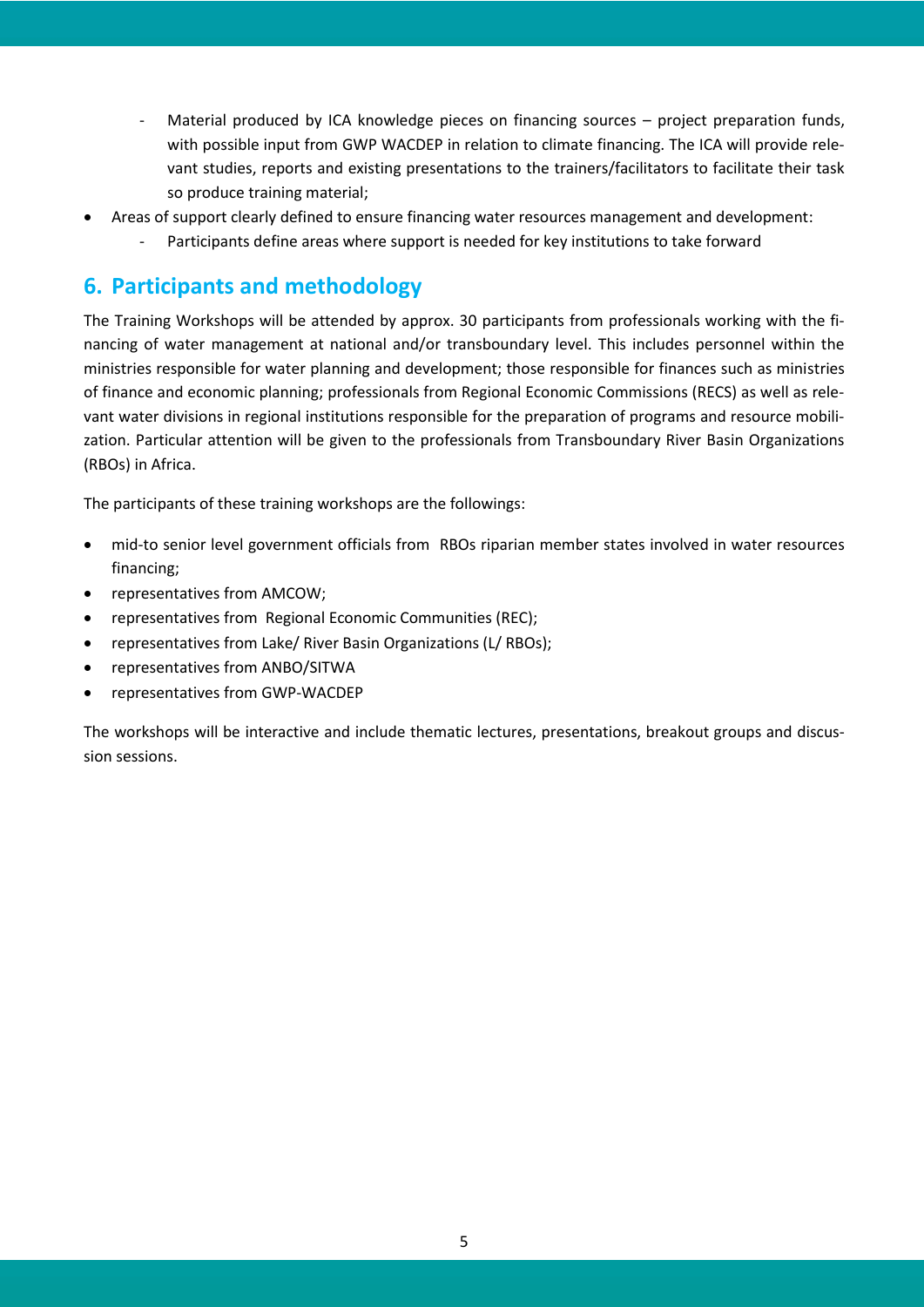**Draft Agenda – Training on Financing of sustainable water resources management and development: economics, financing opportunities and project preparation', 21 July – 24 July 2014, Protea Hotel, Hatfield**

| <b>Time</b>                                                                | <b>Session</b>                                                                                                              | <b>Trainer</b>             | <b>Session objectives</b>                                                       |  |  |
|----------------------------------------------------------------------------|-----------------------------------------------------------------------------------------------------------------------------|----------------------------|---------------------------------------------------------------------------------|--|--|
| Day 1: Principles and Concepts of IWRM, Economic and Financial instruments |                                                                                                                             |                            |                                                                                 |  |  |
| 08:30-09:00                                                                | Registration                                                                                                                | <b>GWP SA</b>              |                                                                                 |  |  |
| 09:00-09:05                                                                | Welcome remarks                                                                                                             | <b>Armand Houanye</b>      | Opening remarks and welcome remarks.                                            |  |  |
| 09:05-09:15                                                                | Opening remarks on behalf of the organisers                                                                                 | <b>Ruth Beukman-GWP SA</b> | Participants will be requested to introduce                                     |  |  |
| 09:15-09:45                                                                | Overview of training objectives and expectations                                                                            | <b>Babatunde Abidoye</b>   | themselves and also share their expecta-                                        |  |  |
|                                                                            |                                                                                                                             |                            | tions from the training                                                         |  |  |
| 09:45-10:30                                                                | Basic principles of IWRM: Introduction to IWRM                                                                              | <b>Brian Hollingworth</b>  | Recap of IWRM the principles and how it                                         |  |  |
|                                                                            | Presentation<br>$\bullet$                                                                                                   |                            | has been implemented at regional, trans-                                        |  |  |
|                                                                            | Plenary discussion reflecting on country experiences                                                                        |                            | boundary and national levels                                                    |  |  |
| 10:30-11:00                                                                |                                                                                                                             | <b>TEA BEAK</b>            |                                                                                 |  |  |
| 11:00-11:30                                                                | Presentation on the discussions for a Water SDG                                                                             | <b>Ruth Beukman</b>        | Currently the water sector is advocating                                        |  |  |
|                                                                            |                                                                                                                             |                            | for a SD Goal on water - consultation have                                      |  |  |
|                                                                            |                                                                                                                             |                            | been held and this presentation will give                                       |  |  |
|                                                                            |                                                                                                                             |                            | an overview of what is coming out and the                                       |  |  |
|                                                                            |                                                                                                                             |                            | implications for the water sector.                                              |  |  |
| 11:30-12:30                                                                | Introducing Economic and Finance Instruments                                                                                | <b>Brian Hollingworth</b>  | Basic introduction to the concepts of eco-                                      |  |  |
|                                                                            | Presentation on the concepts and the difference between eco-<br>$\bullet$                                                   |                            | nomic and financial instruments. Also                                           |  |  |
|                                                                            | nomic and financial instruments                                                                                             |                            | showing the difference. Plenary discussion                                      |  |  |
|                                                                            | Plenary discussion reflecting on country experiences                                                                        |                            | on how different countries are applying                                         |  |  |
|                                                                            |                                                                                                                             |                            | these both policy and practice.                                                 |  |  |
| 12:30-13:30                                                                |                                                                                                                             | <b>LUNCH BREAK</b>         |                                                                                 |  |  |
| 13:30-14:15                                                                | Water management issues: efficiency, equity and sustainability<br>$\blacksquare$                                            | <b>Brian Hollingworth</b>  | Understanding water management and                                              |  |  |
|                                                                            | Economic and financial instruments. The issues: from achieving the                                                          |                            | how issues around the resource brings                                           |  |  |
|                                                                            | MDGs/ SDG to involving private initiative.<br>Social and economic good: a more rational use of resources.<br>$\blacksquare$ |                            | complexity and challenges to water re-<br>sources managers when it comes to the |  |  |
|                                                                            | Efficiency, equity and sustainability.<br>$\blacksquare$                                                                    |                            | economics and financing of the resource.                                        |  |  |
| 14:15-15:30                                                                | <b>Group discussions</b>                                                                                                    | <b>ALL</b>                 | Group work to discuss how different                                             |  |  |
|                                                                            | Unpacking the application of efficiency, equity and sustainability in<br>$\blacksquare$                                     |                            | countries are dealing with issues of effi-                                      |  |  |
|                                                                            | the different countries                                                                                                     |                            | ciency, equity and sustainability what are                                      |  |  |
|                                                                            | Examples of application - successes and challenges<br>$\blacksquare$                                                        |                            | the successes and challenges?                                                   |  |  |
| 15:30-15:45                                                                | <b>TEA BREAK</b>                                                                                                            |                            |                                                                                 |  |  |
| 15:45-16:20                                                                | Presentation of Group Work                                                                                                  | <b>Brian Hollingworth</b>  | 3 Group presentations                                                           |  |  |
| 16:20-16:30                                                                | Recap on Day 1 - what did we learn                                                                                          | <b>Brian Hollingworth</b>  | Closing of day and an overview of what                                          |  |  |
|                                                                            |                                                                                                                             |                            | was learnt and what it means for water                                          |  |  |
|                                                                            |                                                                                                                             |                            | practitioners.                                                                  |  |  |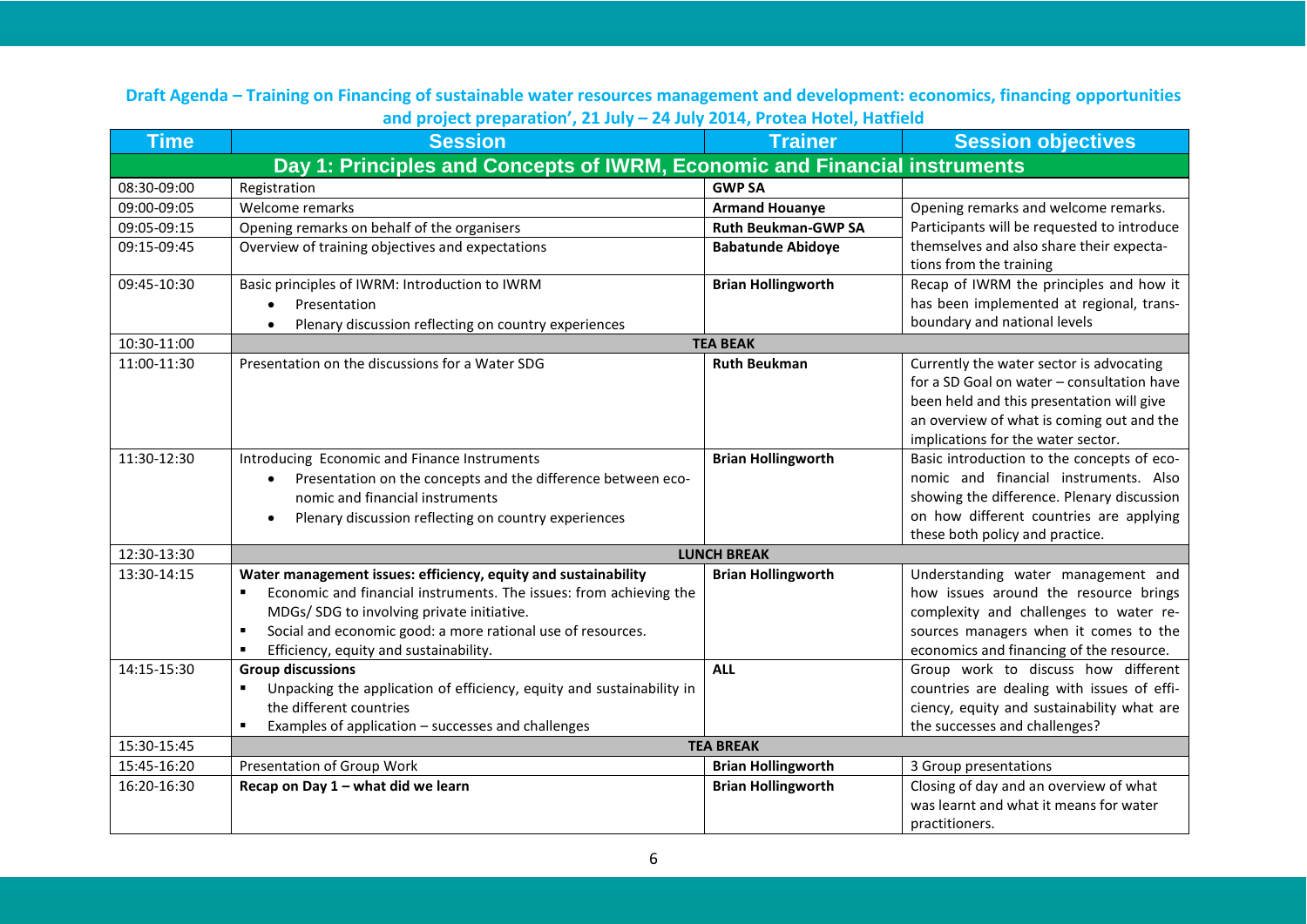| <b>Time</b>                                                           | <b>Session</b>                                                                                                                                                                                                                              | <b>Trainer</b>       | <b>Session objectives</b>                                                                                                                                                                                                                                               |  |
|-----------------------------------------------------------------------|---------------------------------------------------------------------------------------------------------------------------------------------------------------------------------------------------------------------------------------------|----------------------|-------------------------------------------------------------------------------------------------------------------------------------------------------------------------------------------------------------------------------------------------------------------------|--|
| Day 2: Economic Instruments and their application in the water sector |                                                                                                                                                                                                                                             |                      |                                                                                                                                                                                                                                                                         |  |
| 09:00-09:45                                                           | Introduction to economic concepts and tools<br>Defining opportunity cost<br>$\bullet$<br>Demand and supply<br>$\bullet$<br>Equilibrium<br>٠<br>Positive and Negative Externalities<br>٠                                                     | <b>Reyno Seymore</b> | An overview of basic economic con-<br>cepts and tools that can be applied in<br>the water sector.                                                                                                                                                                       |  |
| 09:45-10:30                                                           | Introduction to economic instruments and their application in the<br>water sector<br>Public-good nature of water resources<br>$\bullet$<br>Main approach: full cost recovery<br>٠<br>Definition of economic instruments                     | <b>Reyno Seymore</b> | An overview of the basic economic<br>principles and instruments with a fo-<br>cus on the water resources and what<br>these concepts mean for water re-<br>sources management and develop-<br>ment.                                                                      |  |
| 10:30-10:45                                                           | <b>TEA BREAK</b>                                                                                                                                                                                                                            |                      |                                                                                                                                                                                                                                                                         |  |
| 10:45-12:30                                                           | <b>Water valuation methods</b><br>A cost benefit-analysis framework<br>٠<br>Description of main water valuation methods<br>٠<br>Importance of the water valuation methods and their use<br>٠                                                | <b>Reyno Seymore</b> | This session will allow participants to<br>know about main water valuation meth-<br>ods for supporting the use of economic<br>instruments and give an evaluation the<br>pros and cons of using specific water valu-<br>ation methods in different water situa-<br>tions |  |
|                                                                       | <b>Application of economic instruments</b><br>The various criteria for efficiency: technical, allocative, equi-<br>ty, environmental, administrative, political.<br>Water tariffs and subsidies.<br>$\bullet$<br>Other economic instruments | <b>Reyno Seymore</b> | This session will enable participants to<br>have an understanding of the use of<br>economic instruments in water re-<br>sources management and develop-<br>ment.                                                                                                        |  |
| 12:30-13:30                                                           | Introduction to game theory: The prisoners' dilemma                                                                                                                                                                                         | <b>Reyno Seymore</b> | The game theory and the case study<br>will show how negotiation and inter-<br>national collaboration is essential to<br>maximize welfare of society as applied<br>in the water sector.                                                                                  |  |
|                                                                       | A case study on social welfare maximization                                                                                                                                                                                                 | <b>Reyno Seymore</b> |                                                                                                                                                                                                                                                                         |  |
| 13:30-14:30                                                           |                                                                                                                                                                                                                                             | <b>LUNCH BREAK</b>   |                                                                                                                                                                                                                                                                         |  |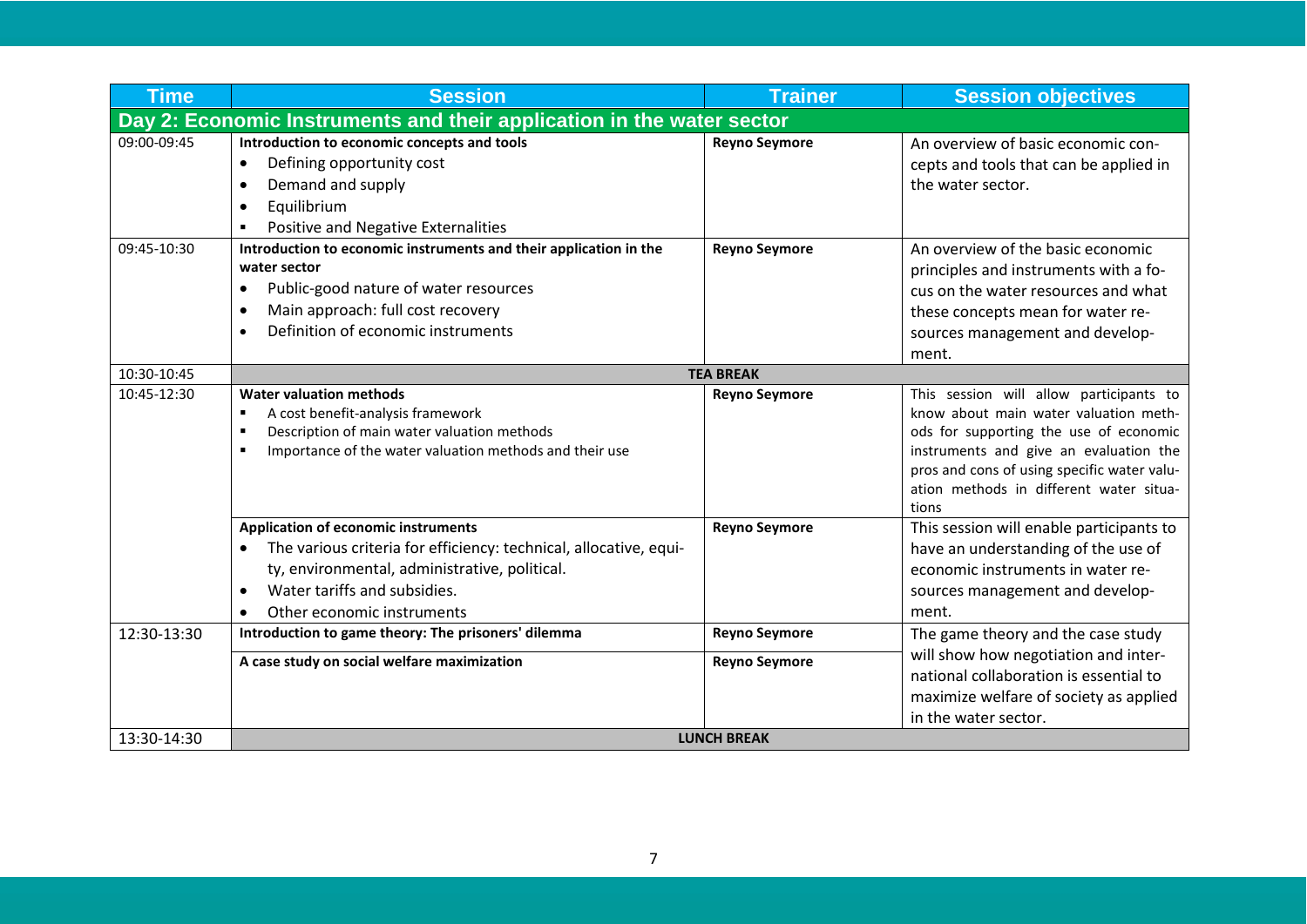| <b>Time</b>                                                           | <b>Session</b>                                                                                                                                                                                                                                                                                                                                                                                                                                                                                                                                                        | <b>Trainer</b>                                                 | <b>Session objectives</b>                                                                                                                                                                                                                                                                                                                                                                                                                               |  |
|-----------------------------------------------------------------------|-----------------------------------------------------------------------------------------------------------------------------------------------------------------------------------------------------------------------------------------------------------------------------------------------------------------------------------------------------------------------------------------------------------------------------------------------------------------------------------------------------------------------------------------------------------------------|----------------------------------------------------------------|---------------------------------------------------------------------------------------------------------------------------------------------------------------------------------------------------------------------------------------------------------------------------------------------------------------------------------------------------------------------------------------------------------------------------------------------------------|--|
| Day 2: Economic Instruments and their application in the water sector |                                                                                                                                                                                                                                                                                                                                                                                                                                                                                                                                                                       |                                                                |                                                                                                                                                                                                                                                                                                                                                                                                                                                         |  |
| 14:30-15:30                                                           | Group Work                                                                                                                                                                                                                                                                                                                                                                                                                                                                                                                                                            | All                                                            | Group work to discuss how different<br>countries are dealing with the economic<br>instruments and their application in the<br>water sector                                                                                                                                                                                                                                                                                                              |  |
| 15:30-15:45                                                           |                                                                                                                                                                                                                                                                                                                                                                                                                                                                                                                                                                       | <b>TEA BREAK</b>                                               |                                                                                                                                                                                                                                                                                                                                                                                                                                                         |  |
| 15:45-16:30                                                           | Report back and discussions                                                                                                                                                                                                                                                                                                                                                                                                                                                                                                                                           | All                                                            |                                                                                                                                                                                                                                                                                                                                                                                                                                                         |  |
| 16:30-16:45                                                           | Recap of Day 2: What did we learn                                                                                                                                                                                                                                                                                                                                                                                                                                                                                                                                     | <b>Babatunde Abidoye</b>                                       | Reflections of the day and way forward                                                                                                                                                                                                                                                                                                                                                                                                                  |  |
|                                                                       | Day 3: Financing water resources management and development                                                                                                                                                                                                                                                                                                                                                                                                                                                                                                           |                                                                |                                                                                                                                                                                                                                                                                                                                                                                                                                                         |  |
| 09:00-10:00<br>10:00-10:15<br>10:15-11:30                             | Introduction to finance instruments: Finance instruments<br>Introduction to Finance Instruments in the Water Sector<br>Water Sector Context (IWRM specifically)<br>٠<br>Cost categories<br>٠<br>Finance instruments & institutional arrangements<br>٠<br>Funding sources (trends) & Finance strategies for IWRM<br>$\blacksquare$<br>Enabling environments for accessing finance locally & international-<br>٠<br>ly & Availability of finance/support & trends in infrastructure fi-<br>nancing (Challenges)<br>Finance for transboundary projects specifically<br>٠ | <b>Taz Chaponda</b><br><b>TEA BREAK</b><br><b>Taz Chaponda</b> | To introduce different finance instruments<br>that are applied in the water sector and<br>also the different cost categories in water<br>resources management and development<br>Continuing on giving an overview of fi-<br>nancing for water resources management<br>and development.<br>Looking into the funding sources and<br>challenges for water financing. Also an<br>overview of risk mitigation and innovation<br>in financing water projects. |  |
| 11:30-13:00                                                           | Case Study: CRIDF - Financing transboundary water projects<br>Outline of CRIDF & project characteristics<br>$\blacksquare$<br>Where financing fits into the CRIDF project preparation process &<br>٠<br>the process undertaken to develop a funding strategy for each pro-<br>ject<br>Kazungula (WASH provision in a strategic border town)<br>٠<br>Illovo (private sector - donor partnerships)<br>$\blacksquare$<br>Bindangombe (small irrigation project in a challenging financial<br>$\blacksquare$<br>sector environment)                                       | <b>Taz Chaponda</b>                                            | The Climate Resilience Infrastructure De-<br>velopment Facility is a regional pro-<br>gramme that is facilitating development<br>and financing of transboundary water<br>projects. This session will give an oversight<br>of the work they are doing and what is<br>being learnt from these experiences.                                                                                                                                                |  |
| 13:00-14:00                                                           | <b>LUNCH BREAK</b>                                                                                                                                                                                                                                                                                                                                                                                                                                                                                                                                                    |                                                                |                                                                                                                                                                                                                                                                                                                                                                                                                                                         |  |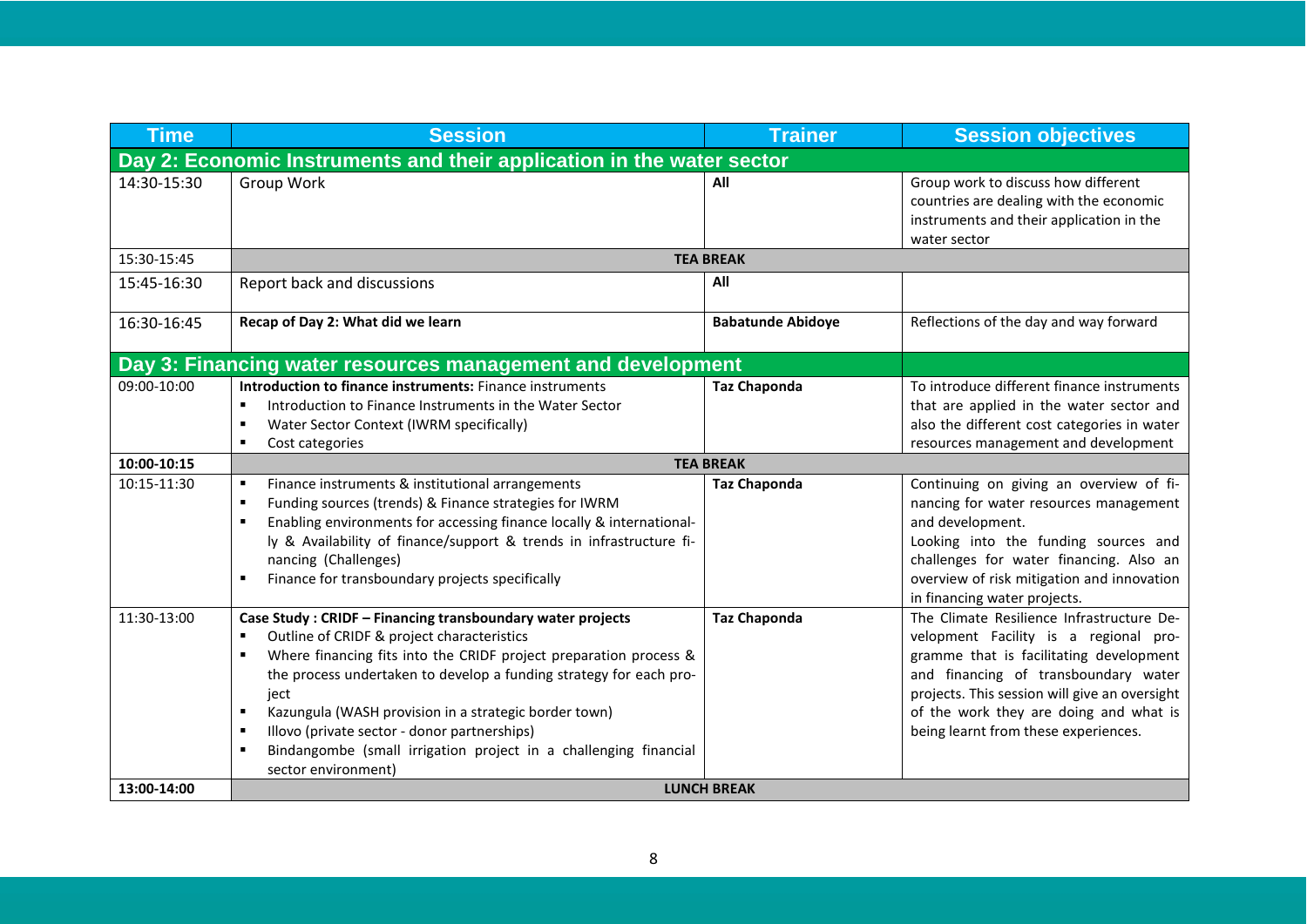| <b>Time</b>                                                 | <b>Session</b>                                                                                                                                                                                                                                                                                                                                                                                                                                                                                                                                                                                              | <b>Trainer</b>                                                                                                           | <b>Session objectives</b>                                                                                                                                                                    |  |
|-------------------------------------------------------------|-------------------------------------------------------------------------------------------------------------------------------------------------------------------------------------------------------------------------------------------------------------------------------------------------------------------------------------------------------------------------------------------------------------------------------------------------------------------------------------------------------------------------------------------------------------------------------------------------------------|--------------------------------------------------------------------------------------------------------------------------|----------------------------------------------------------------------------------------------------------------------------------------------------------------------------------------------|--|
| Day 3: Financing water resources management and development |                                                                                                                                                                                                                                                                                                                                                                                                                                                                                                                                                                                                             |                                                                                                                          |                                                                                                                                                                                              |  |
| 14:00-15:00                                                 | Group exercise- application of finance instruments<br>Unpacking the application of finance instruments in the water<br>$\blacksquare$<br>resources management<br>Examples of application - successes and challenges<br>٠                                                                                                                                                                                                                                                                                                                                                                                    | <b>Babatunde Abidoye</b>                                                                                                 | Participants will be given an opportunity to share their<br>experiences on how projects are being financed and<br>also the challenges and successes.                                         |  |
| 15:00-15:15                                                 |                                                                                                                                                                                                                                                                                                                                                                                                                                                                                                                                                                                                             | <b>TEA BREAK</b>                                                                                                         |                                                                                                                                                                                              |  |
| 15:30-16:30                                                 | Presentation of Group Work                                                                                                                                                                                                                                                                                                                                                                                                                                                                                                                                                                                  |                                                                                                                          | 3 Group presentations                                                                                                                                                                        |  |
| 16:30-16:45                                                 | Recap of Day 3 - What did we learn                                                                                                                                                                                                                                                                                                                                                                                                                                                                                                                                                                          | <b>Babatunde Abidoye</b>                                                                                                 | Reflections on financing of water projects                                                                                                                                                   |  |
|                                                             | Day 4: Project preparation for water resources management and development                                                                                                                                                                                                                                                                                                                                                                                                                                                                                                                                   |                                                                                                                          |                                                                                                                                                                                              |  |
| 09:00-10:15                                                 | Project preparation for transboundary water resources management<br>Financing trends and disbursements (development partners, G8<br>and G20, domestic financing):<br>Major water infrastructure initiatives with various guidelines for<br>development of infrastructure<br>Project Cycle and Processes for developing bankable transbound-<br>п<br>ary water resources management and development projects<br>Mechanisms and process to access existing/ future financing<br>$\blacksquare$<br>sources including limited funds for African countries;<br>Availability of support (technical and financial) | Mtchera Chriwa<br>AfDB South African<br><b>Office</b><br><b>Chief</b><br><b>PPP</b><br>Infrastructure<br>Spe-<br>cialist | Project preparation, project cycles and financing and<br>also an understanding of the project preparation facili-<br>ties role in enabling better project preparation.                       |  |
| 10:15-10:30                                                 | <b>Tea break</b>                                                                                                                                                                                                                                                                                                                                                                                                                                                                                                                                                                                            |                                                                                                                          |                                                                                                                                                                                              |  |
| 10:30-11:30                                                 | Application of economic and financial instruments in transboundary<br>water projects development - A case study from TCTA                                                                                                                                                                                                                                                                                                                                                                                                                                                                                   | <b>TCTA</b>                                                                                                              | To bring all the concepts together a project will be<br>presented showing how the importance of packaging<br>and using economic and financial instruments to have<br>a viable water project. |  |
| 11:30-12:30                                                 | <b>Plenary discussion</b><br>Strategic actions-on the areas that countries, RBOs and RECs would<br>want more support in order to deepen the understanding and applica-<br>tion of economic and financial instruments.                                                                                                                                                                                                                                                                                                                                                                                       | <b>Armand Houanye</b>                                                                                                    | As a way forward the participants will share areas<br>where they think the organisers should focus support<br>in order to ensure sustainable water financing.                                |  |
| 12:30-13:00                                                 | <b>Course evaluations and feedback from participants</b><br>Expectations from Day 1 to 4<br>٠                                                                                                                                                                                                                                                                                                                                                                                                                                                                                                               | <b>ALL</b>                                                                                                               | Review of the expected outcomes captured during Day<br>1 to see if these have been met and filling of course<br>evaluation forms.                                                            |  |
|                                                             | <b>Workshop closure</b>                                                                                                                                                                                                                                                                                                                                                                                                                                                                                                                                                                                     |                                                                                                                          | Closing remarks and closing of training workshop                                                                                                                                             |  |
| 13:00-14:00                                                 | Lunch                                                                                                                                                                                                                                                                                                                                                                                                                                                                                                                                                                                                       |                                                                                                                          |                                                                                                                                                                                              |  |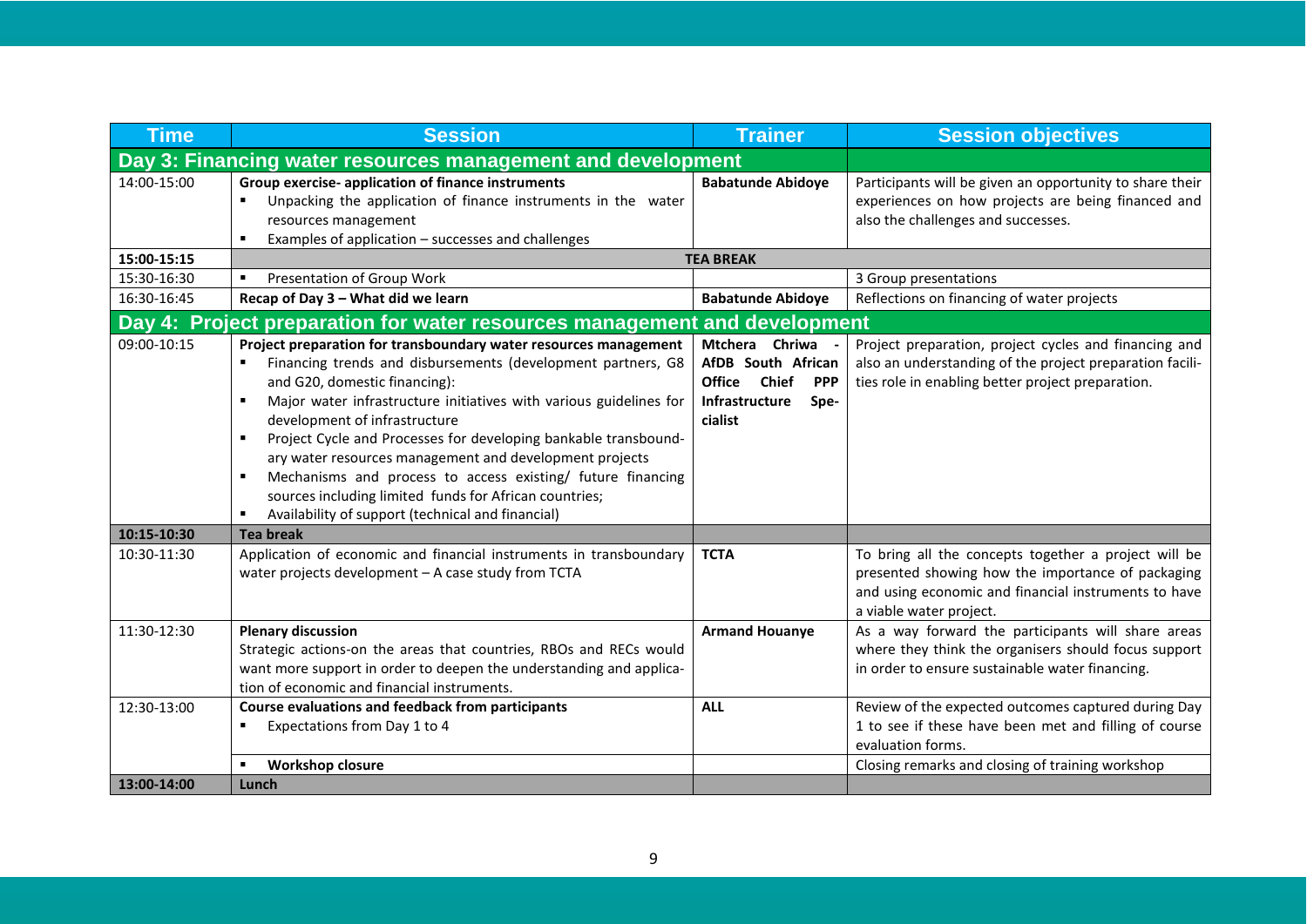### **Profile of trainers**

**Brian Hollingworth:** is an independent consultant working at the intersection of water resources and the law. He has tertiary education qualifications in engineering, business and the law, is registered in South Africa as a Professional Engineer and is a Fellow of the Association of Arbitrators (Southern Africa). Until 2004 he had worked in the Development Bank of Southern Africa for 18 years in a number of functions including financing of infrastructure projects and most recently as a water specialist. In this position his task was to guide the DBSA's project programme towards best international practice. He gained wide experience of development financing institutions and approaches to key issues such as project and contract administration, environmental sustainability, institutional analysis, economic justification of projects and public private partnerships.

He was for five years a member of the Southern African Development Community Water Strategy Reference Group that advised SADC on the implementation of the Regional Strategic Action Plan. He is currently serving as one of the experts on the Regional Technical Committee of the Global Water Partnership: Southern Africa. Recent activities that demonstrate his skills in analysis, facilitation, dispute resolution, technical writing, and interpretation of complex issues are his role as past chairperson of the South African Multi-stakeholder initiative on the World Commission on Dams Report, past deputy chairperson of the SA Water Tribunal, arbitration assignments, the SA National Water Report prepared for UNECA as a contribution to the African Water Development Report, editing a book on experiences and best practice for the Southern African Development Community's Water Division and training for officials in international RBOs in the topics of international water law, environmental management and finance.

**Taz Chaponda:** is a Partner at Genesis Analytics, responsible for infrastructure and public-private partnership ("PPP") advisory unit with an emphasis on the Transport and Energy sectors. He is an infrastructure expert with extensive experience in the design and implementation of PPP policies, funding frameworks, and projects, across Africa. He has worked in the largest economic centres in Africa, as an economic and business adviser to Governments and Corporates in numerous countries, with a primary focus on public finance, infrastructure finance and investment management. Taz has held a number of roles delivering economic and investment advice to the highest levels of government and private sector CEOs. In South Africa, Taz was appointed by the Finance Minister as Head of the South African Budget Office. In this role, he had overall responsibility for the Medium Term Expenditure Framework (MTEF) and for the Public-Private Partnerships Unit. He also served as Head of Infrastructure Finance within the PPP Unit where he advised and led negotiations on a number of flagship projects in the transport and power sectors.

In Nigeria, Taz worked with the Nigeria Infrastructure Advisory Facility (NIAF) providing critical support to the Lagos State Governor on PPPs. As Head of the NIAF PPP team, Taz assisted the State Government in establishing its PPP policy and regulatory framework. He was instrumental in negotiations with international bidders and helped to structure PPP deals, notably in the urban light rail project. In previous work, he held posts as the World Bank's Country Office Economist for Malawi where he focused on private sector development and privatisation issues. Prior to that, he was a consultant with Bain & Company in South Africa where he advised across numerous industries including banking, telecommunications, and the airline industry.

Taz holds a B.A. in economics from Harvard University and an MSc in Development Economics from the University of Oxford. He has an MBA from INSEAD Business School. He also completed an Executive Programme on Investment Appraisal and Risk Analysis from Queens University.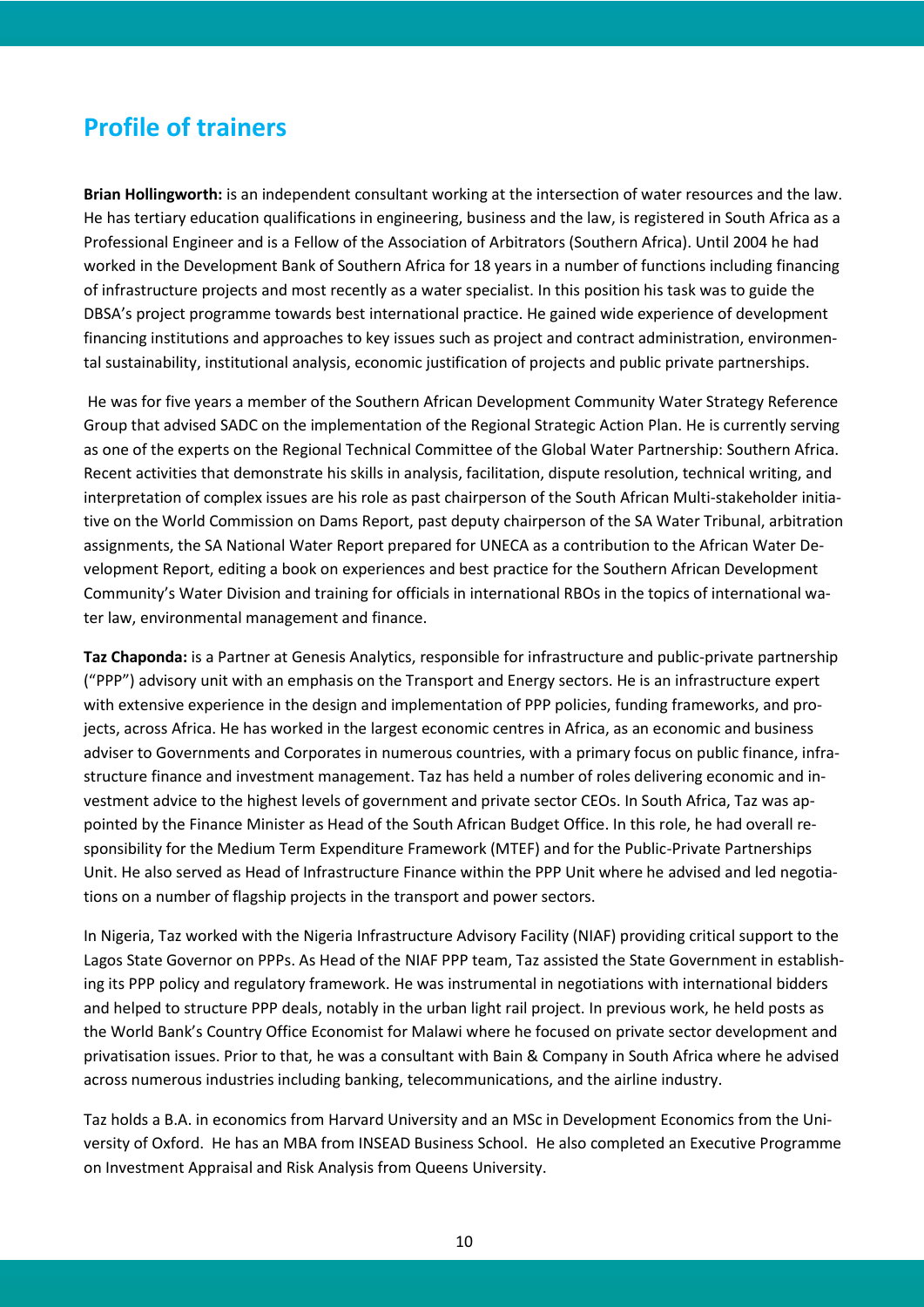**Reyno Seymore:** has obtained his BCom in Economics (Cum Laude) in 2000 at the University of Pretoria and an honours degree in Economics in 2002, before he acquired the MCom in Economics (Cum Laude) in 2004, specialising in International Trade and Investment. Dr Seymore received a Carnagie scholarship from the World Bank in 2003 and was awarded the ABSA prize for best Masters Student in 2004. He completed his DCom in Economics in 2011 and received the SARB prize for his DCom thesis titled \*The competitiveness effects of electricity generation taxes: A computable general equilibrium analysis\*. He is currently employed by the University of Pretoria as a senior lecturer in Economics and he received lecturer awards in 2006, 2009, 2010, 2011, 2012 and 2013. Reyno has been employed by the Department: Water Affairs and Forestry,

Directorate: Water Services Regulation as Chief Development Expert: Tariff Specialist between 2004 and 2006. Since then Reyno has been involved in various research projects, with clients including the City of Tshwane, UNEP, SAPOA, ESKOM, Delta BEC, Pan African Resources, Enerweb, National Energy Regulator of South Africa, Gauteng Treasury, Gauteng Provincial Government and the Department of Social Development.

He co-authored \*Zumanomics\* and \*Understanding Microeconomics\*. He also writes columns and opinion pieces for various publications.

**Jeremiah Mutamba:** Is currently a Senior Manager at TCTA where is he leading and driving the organizational water-centred knowledge business, including research, partnership development and knowledge dissemination. He also works in planning, formulation and leading of strategic projects and programme management of high-profile multi-billion rand national strategic infrastructure projects, including development of programme business plans and national master plans. He job includes planning and management of diverse and complex water supply projects and contributing to national water-resources management policies.

He has previously worked for Lonmin where he presided over the mine's water management portfolio and led project planning, project designing and (project) management of the mine's water projects to ensure water sustainability as well as to comply with environmental legislative requirements

Jeremiah has also worked for the CSIR – a world class research institution and a number of consulting engineering companies working on water related projects. He is a qualified civil and water engineer and has a MBL from UNISA and is currently studying for his PhD in Strategic Management with the Wits Business School.

**Babatunde O. Abidoye:** is an international economist. He is currently a consultant providing support for UNDP's work in Peru, Nepal and Uganda on Ecosystem Based Adaptation to climate change. Dr. Abidoye is also a Senior Lecturer at the Centre for Environmental Economics & Policy in Africa – CEEPA (University of Pretoria) where he also coordinates UNDP's Economics of Climate Change Adaptation (ECCA) program in Africa and supports similar program in Asia including Sri Lanka, Bangladesh and Thailand. Dr. Abidoye has experience working for other international organizations such as the World Bank and the European Commission.

Dr. Abidoye has vast experience working on economic and environmental issues in different countries. He has written a number of peer-reviewed articles and reports focusing on water quality, environmental valuation, climate change, commodity price dynamics and household welfare. He received an award of excellent publication in the Journal of Environmental and Resource Economics (ERE) for his work on environmental valuation and water quality.